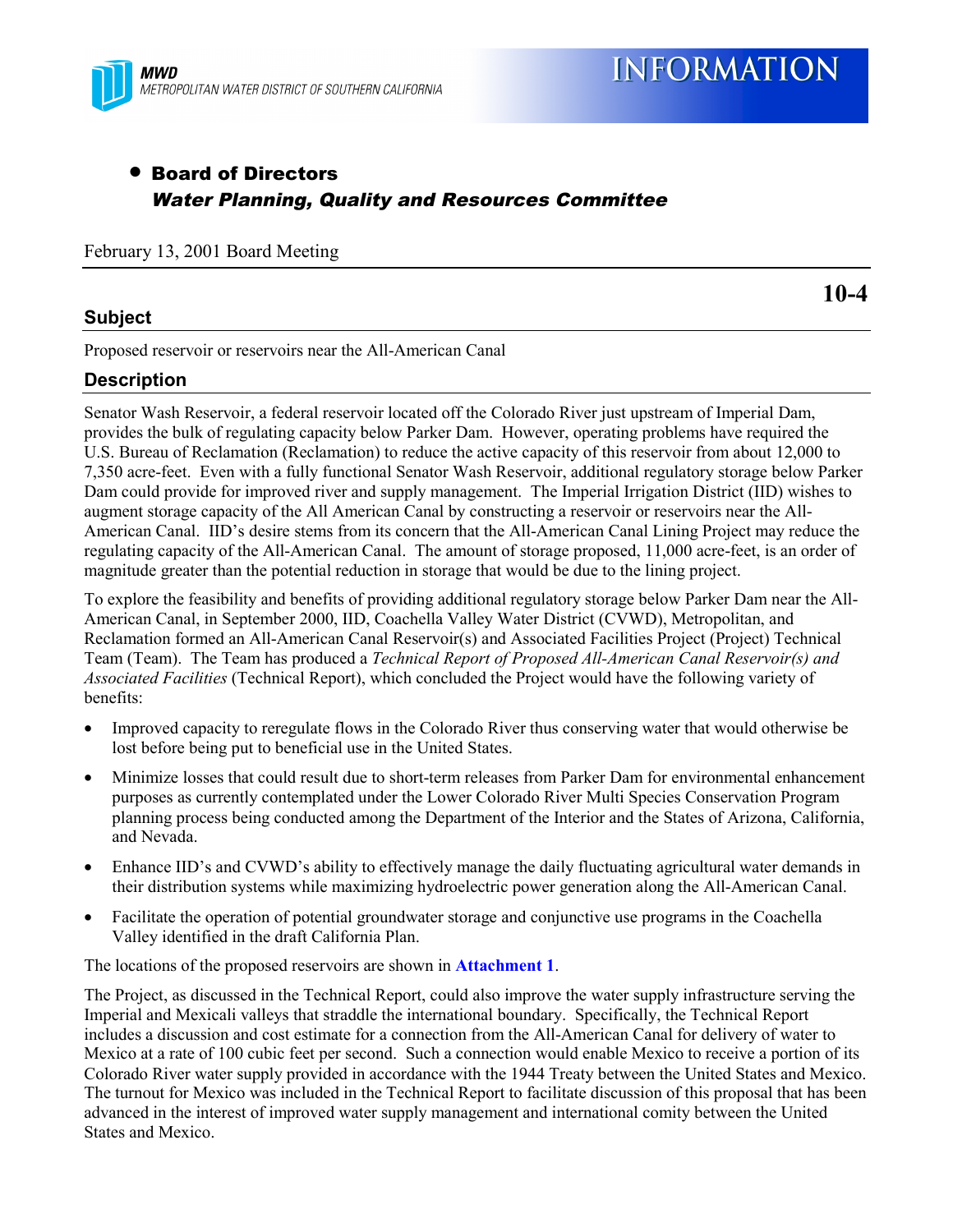It is estimated that a funding requirement in an amount of about \$50.5 million would be required for the planning and construction of two reservoirs near the All-American Canal and associated facilities. The \$50.5 million required funding includes \$300,000 for the development of a reservoir operational plan that would maximize the benefits to the agencies, the State of California, the Colorado River Basin States, federal interests, and to provide for deliveries of a portion of Mexico's treaty deliveries through the All-American Canal. Depending on the outcome of the reservoir operational plan, the configuration of the Project reservoir(s) and facilities could change. The funding requirement also includes \$400,000 for environmental documentation that may be required under the National Environmental Policy Act (NEPA), the California Environmental Quality Act (CEQA), and any other applicable laws and regulations.

Efforts of the agencies are now focussed on the development of a timeline, funding options, and recommended financing for the Project. While the Project would help facilitate implementation of the draft California Plan, it is recommended that the Project continue to be pursued cooperatively, and separate and independent from the All-American Canal Lining Project.

#### **Policy**

At its October 18, 1999 meeting, the Board approved the use of the October 15, 1999 *Key Terms for Quantification Settlement Among the State of California, IID, CVWD, and MWD* (Key Terms) as the basis for drafting the Proposed Quantification Settlement Agreement among the parties to the Key Terms (Minute Item 43767). Construction of a reservoir or reservoirs near the All-American Canal, while not a component of the Key Terms, would compliment activities implemented in accordance with the Key Terms.

#### **Fiscal Impact**

None. The proposed reservoirs are not a condition precedent contained in the Key Terms.

ttephen M. Chabaua 1/26/2001 *Stephen N. Arakawa Date*

*Manager, Water Resource Management*

1/29/2001 *General Manager Date*

**Attachment 1**

BLA #642